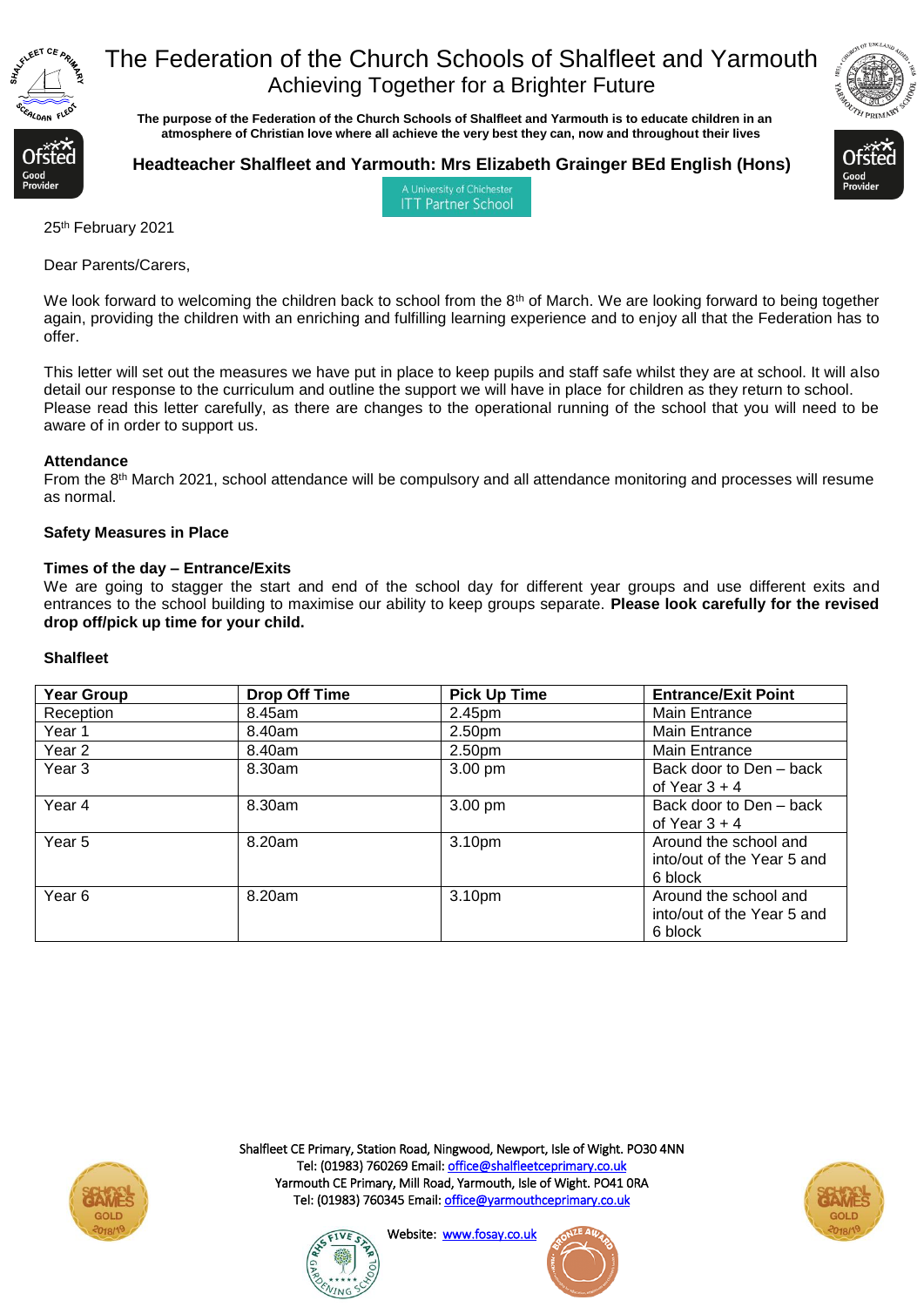

 **The purpose of the Federation of the Church Schools of Shalfleet and Yarmouth is to educate children in an atmosphere of Christian love where all achieve the very best they can, now and throughout their lives** 



## **Headteacher Shalfleet and Yarmouth: Mrs Elizabeth Grainger BEd English (Hons)**



A University of Chicheste **ITT Partner School** 

#### .. **Yarmouth**

| <b>Year Group</b> | <b>Drop Off Time</b> | <b>Pick Up Time</b> | <b>Entrance/Exit Point</b>                        |
|-------------------|----------------------|---------------------|---------------------------------------------------|
| Reception         | 9.00am               | 2.30pm              | Main Playground directly<br>into Purple Class     |
| Year $1 + 2$      | 8.50am               | 2.45pm              | Main Playground entry into<br>corridor by year 6  |
| Year $3 + 4$      | 8.40am               | 3.00pm              | Main Playground entry into<br>corridor by year 6  |
| Year $5+6$        | 8.30am               | 3.10pm              | Main Playground entry via<br>backdoor of Year 5/6 |

## **Yarmouth - Freshwater Site**

| Year Group | <b>Drop Off Time</b> | <b>Pick Up Time</b> | <b>Entrance/Exit Point</b>    |
|------------|----------------------|---------------------|-------------------------------|
| Year 1 + 2 | 8.50am               | 2.45pm              | 1 <sup>st</sup> Side Entrance |
| Year 3 + 4 | 8.40am               | 3.00pm              | 2 <sup>nd</sup> Side Entrance |
| Year 5 + 6 | 8.30am               | 3.10pm              | Via Playground Entrance       |

If you have siblings in these groups, please drop your children off and pick them up at the time allocated for your oldest child. If this causes logistical issues, please contact the school office and we will do what we can to support your family.

### **Drop Off/Pick Up**

We kindly ask that parents stick rigidly to their Drop Off and Pick Up time and not to arrive early. We ask that only 1 parent/carer is on the school site at one time and that face masks are worn. Can the drop off and pick up times please be given to a Grandparent if they are supporting families. Please ensure that drop off and pick up is a swift operation, we need to ensure that we safety get children and adults off the school site as quickly as possible. If you need to speak to a member of staff, please phone into the school office or DOJO message in. We encourage our families to walk or cycle to school where possible.

### **At Shalfleet:**

We kindly ask that parents pull safely into the parking space, get out of the vehicle and take their child out of the car/put their child in the car. There will be members of staff supervising the children although we do not want members of staff to have to touch multiple car door handles. Thank you for your understanding.

### **At Yarmouth and Freshwater:**

Please bring your child into the playground via the field gate; the main office will not be used as an entry point for children. Members of staff will come out of the school building to take the children into class. Please ensure that you are keeping social distancing in place whilst you are dropping off/collecting your child/children from school.

### **Before School & After School Provision**

Breakfast Club and After School Club will resume (managed by Little Explorers at Shalfleet) to enable parents to access work, medical appointments or for education purposes, in line with government guidance, we are unable to accept before or after school club bookings for any other reason There will be no recreational/activity after school clubs for the Spring term. We will look to begin some clubs for the Summer term provided it is safe to do so.



Shalfleet CE Primary, Station Road, Ningwood, Newport, Isle of Wight. PO30 4NN Tel: (01983) 760269 Email[: office@shalfleetceprimary.co.uk](mailto:office@shalfleetceprimary.co.uk)  Yarmouth CE Primary, Mill Road, Yarmouth, Isle of Wight. PO41 0RA Tel: (01983) 760345 Email[: office@yarmouthceprimary.co.uk](mailto:office@yarmouthceprimary.co.uk) 





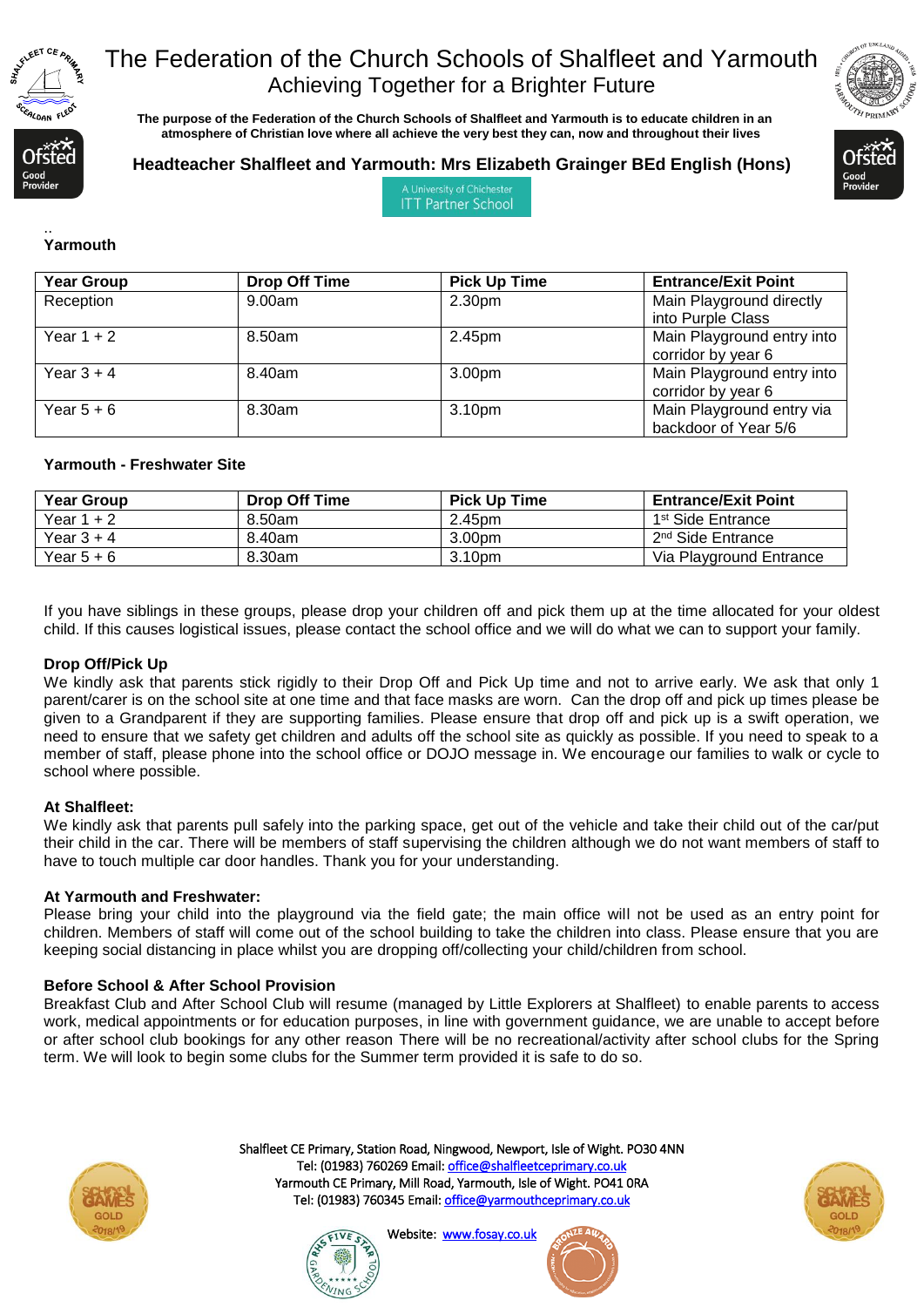

 **The purpose of the Federation of the Church Schools of Shalfleet and Yarmouth is to educate children in an atmosphere of Christian love where all achieve the very best they can, now and throughout their lives** 



## **Headteacher Shalfleet and Yarmouth: Mrs Elizabeth Grainger BEd English (Hons)**



A University of Chicheste **ITT Partner School** 

## **School Meals**

Caterlink will be working to provide children with a hot meal if you require it; children are also welcome to bring in a packed lunch. Children will be eating their meals in their classrooms to ensure that we do not have too many people in the hall at one time.

## **Playtime**

There will be staggered playtimes in place for each pupil group; they will be playing on a different area of the playground. As usual, the medical boxes will be taken out with the children, we will also be taking a cleaning pack outside with appropriate PPE. We will ensure that any equipment used by the children is thoroughly cleaned each day. Each group will use different exits and entry points during the school day.

## **Safety in the Classroom**

**Ventilation** – Windows and doors (provided they are not fire doors) will be kept open during the school day to ventilate the building.

**Cleaning** – A thorough cleaning routine will take place daily at each school.

## **Classroom Arrangements - Organisation/Grouping**

Each class will operate as its own 'bubble' group with the class teacher and support staff. Children will be taught in the same classroom and will have an allocated place to sit. Classrooms will be arranged with the tables in rows and all forward facing towards the Interactive Whiteboard and class teacher. Children will have an allocated desk to sit at, where resources will be stored.

Some members of staff can work across 'bubbles' such as specialist provision, for example: PE, Outdoor Learning Music teaching and trainee teachers. These members of staff will be ensuring that they keep to social distancing advice and where possible lessons will be outside.

Cleaning packs for each class have been arranged to ensure that cleanliness is maintained in the classroom throughout the day. Throughout the day, staff will regularly wash all touch points, including any equipment and resources used. Children and staff will be expected to wash their hands at regular points during the day – upon arrival, before and after eating food, after break times, after coughing and sneezing and before they come home from school. Children will be reminded to employ the Catch It, Bin It, Kill It routine. Children will be reminded about how to wash hands thoroughly and children will be supported/supervised where required.

The admin team will ensure that cleaning supplies are regularly replenished.

In line with Government guidance, please do not send unnecessary items from home into school. Children can bring in a bag, lunchbox, water bottle, pencil case and book. Please ensure the items are clearly labelled and washed daily. Clothing worn to school must be machine washable.

Please can children come to school wearing their usual school uniform and PE kit on their allocated PE days. We are also happy for the children to wear smart black trainers or traditional school shoes.

## **Parent Consultation**

Once the children have had the opportunity to settle back into school, we will be contacting you to hold parent consultation meetings. These will be held virtually or over the telephone and take place after the Easter break, mid-April.

**Staff wearing PPE –** Staff will be wearing masks in all communal areas and have the option to wear them in class. PPE is available to them should they be in close contact with an unwell or injured child. We will gently explain to children why it might be necessary for members of staff to wear PPE.



Shalfleet CE Primary, Station Road, Ningwood, Newport, Isle of Wight. PO30 4NN Tel: (01983) 760269 Email[: office@shalfleetceprimary.co.uk](mailto:office@shalfleetceprimary.co.uk)  Yarmouth CE Primary, Mill Road, Yarmouth, Isle of Wight. PO41 0RA Tel: (01983) 760345 Email[: office@yarmouthceprimary.co.uk](mailto:office@yarmouthceprimary.co.uk) 



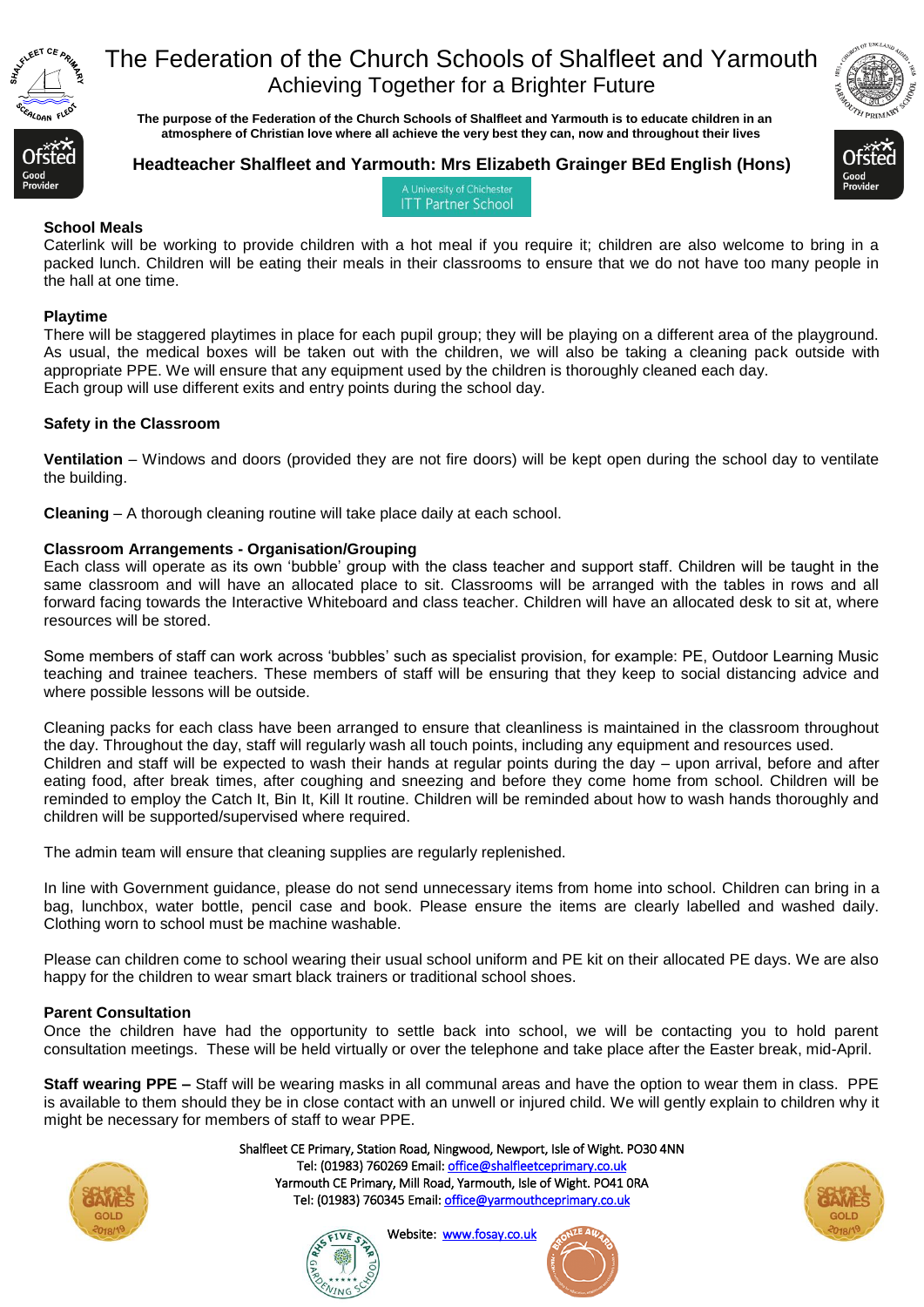

 **The purpose of the Federation of the Church Schools of Shalfleet and Yarmouth is to educate children in an atmosphere of Christian love where all achieve the very best they can, now and throughout their lives** 



### **Headteacher Shalfleet and Yarmouth: Mrs Elizabeth Grainger BEd English (Hons)** A University of Chicheste

**ITT Partner School** 



Children are welcome to wear masks should they wish to.

**Parental Contact** – Should you wish to speak with a member of staff, please telephone the School office to arrange a call back. This will minimise the amount of visitors into the school building. **Home Learning**

- Home learning will continue via the Google Drive and DOJO videos for children not able to attend school because they are complying with clinical or PHE advice (including local lockdown situations)
- Remote education, where needed, will be of high quality and aligns as closely as possible with in school provision

## **Educational Visits**

There will be no Education Visits for the foreseeable future.

## **For the Spring term there will be no:**

- Assemblies/Collective Worship of opportunities for gatherings of pupils
- School/Federation Events

**Contractor/Visitors -** Only essential contractors/visitors will be allowed on the school site. We are ensuring that all contractors will not come into contact with children and will adhere to hygiene procedures upon arrival and departure. A limited number of visitors will be allowed on the school site.

**Lettings/Use of the School Site -** In the interests of safety, we will not be letting out the school building to any external parties for the foreseeable future.

### **Suspected Coronavirus in school**

Please ensure that you do\_not to bring your children to school or on the school premises if they show signs of being unwell or you believe they could have been exposed to coronavirus.

### **The signs of Coronavirus are:**

- A new or continuous cough
- A high temperature
- A change/loss of the sense of taste and smell

Please ensure that the school has the most up to date contact details for family members and alternative contacts.

If your child becomes unwell at school, you will be contacted immediately. We ask that you keep your telephones on and close at hand and that should you receive a telephone call, you pick your child up immediately and follow government guidance.

Should the school receive confirmation of a confirmed case, then the school will take guidance from Public Health England and will inform all relevant parties as detailed in the Risk Assessment. The same applies to Local Lockdown situations, where the school will take guidance/instruction from the LA and the Diocese

We will make sure that we keep you regularly updated about any changes to infection control procedures or operational running of the school as necessary.

We very much look forward to having the children back in school, we have missed them all!

With warmest regards,



Shalfleet CE Primary, Station Road, Ningwood, Newport, Isle of Wight. PO30 4NN Tel: (01983) 760269 Email[: office@shalfleetceprimary.co.uk](mailto:office@shalfleetceprimary.co.uk)  Yarmouth CE Primary, Mill Road, Yarmouth, Isle of Wight. PO41 0RA Tel: (01983) 760345 Email: office@yarmouthceprimary.co.uk